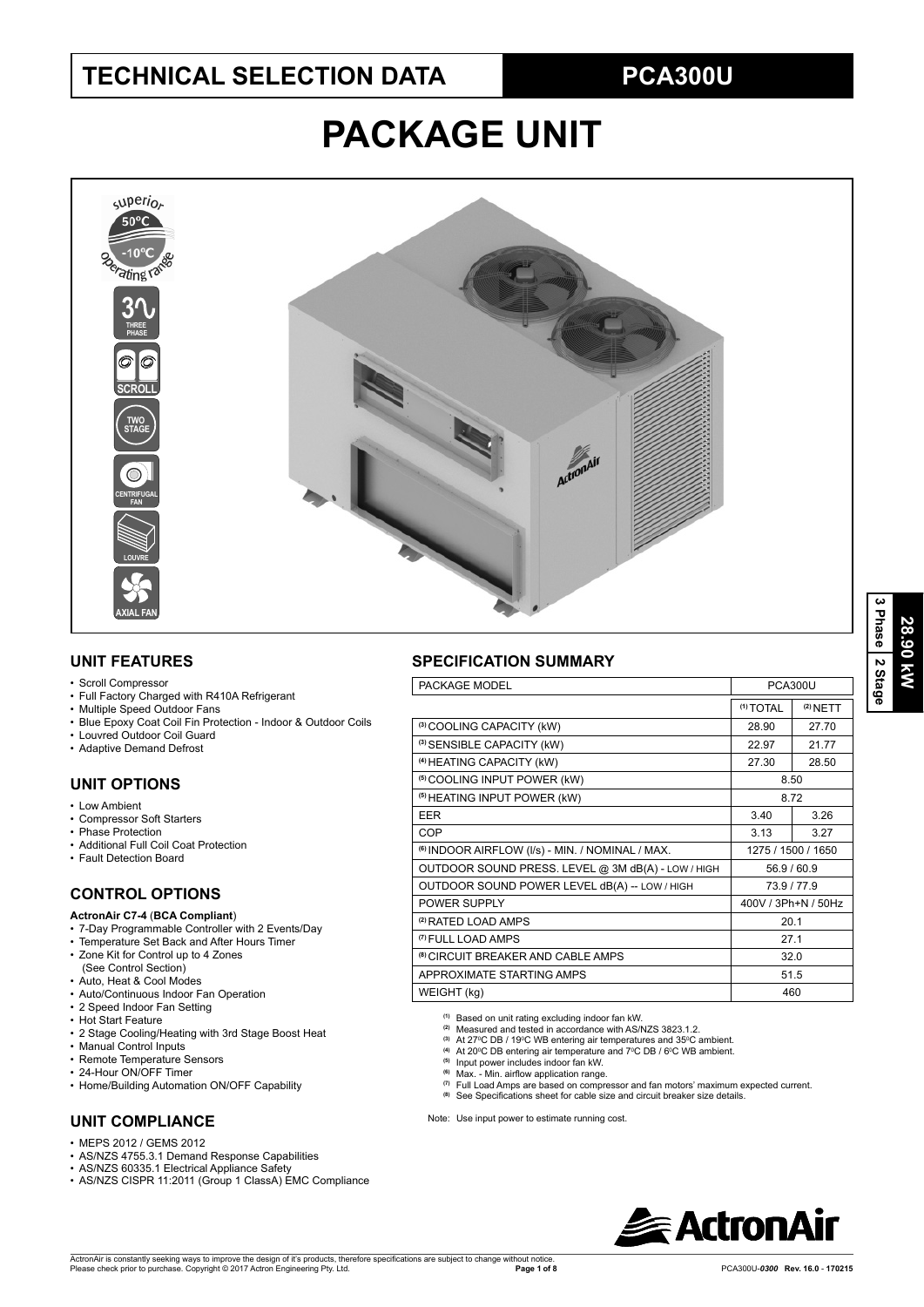# **CAPACITY SELECTION DATA**

|                                     | <b>COOLING PERFORMANCE</b> |                 |       |       |       |       |       |                                         |       |       |       |       |       |
|-------------------------------------|----------------------------|-----------------|-------|-------|-------|-------|-------|-----------------------------------------|-------|-------|-------|-------|-------|
| <b>AIR ENTERING</b><br><b>TOTAL</b> |                            |                 |       |       |       |       |       | <b>TOTAL SENSIBLE CAPACITY - KW</b>     |       |       |       |       |       |
| <b>OUTDOOR</b>                      | <b>INDOOR</b>              | <b>CAPACITY</b> |       |       |       |       |       | AT DB TEMPERATURE ONTO INDOOR COIL - °C |       |       |       |       |       |
| DB-°C                               | WB-°C                      | kW              | 20    | 21    | 22    | 23    | 24    | 25                                      | 26    | 27    | 28    | 29    | 30    |
|                                     | 16                         | 29.27           | 18.31 | 19.88 | 21.21 | 22.71 | 24.14 | 25.56                                   | 26.78 |       |       |       |       |
|                                     | 17                         | 29.93           | 16.69 | 18.27 | 19.86 | 21.17 | 22.70 | 24.18                                   | 25.57 | 26.90 | 28.02 |       |       |
| 25                                  | 18                         | 30.77           | 15.05 | 16.64 | 18.22 | 19.80 | 21.38 | 22.66                                   | 24.13 | 25.57 | 26.91 | 28.21 | 29.32 |
|                                     | 19                         | 31.64           | 13.37 | 15.00 | 16.60 | 18.18 | 19.73 | 21.29                                   | 22.58 | 24.09 | 25.54 | 26.94 | 28.25 |
|                                     | 20                         | 32.49           | 11.70 | 13.33 | 14.91 | 16.54 | 18.10 | 19.67                                   | 21.21 | 22.52 | 24.04 | 25.50 | 26.94 |
|                                     | $\overline{21}$            | 33.38           |       | 11.62 | 13.24 | 14.87 | 16.46 | 18.03                                   | 19.60 | 21.18 | 22.44 | 23.99 | 25.47 |
|                                     | $\overline{22}$            | 34.39           |       |       | 11.55 | 13.16 | 14.78 | 16.37                                   | 17.97 | 19.53 | 21.09 | 22.66 | 23.89 |
|                                     | 16                         | 28.28           | 17.79 | 19.35 | 20.67 | 22.16 | 23.62 | 24.97                                   | 26.05 |       |       |       |       |
|                                     | 17                         | 28.80           | 16.18 | 17.74 | 19.31 | 20.65 | 22.16 | 23.63                                   | 25.03 | 26.30 |       |       |       |
|                                     | 18                         | 29.52           | 14.52 | 16.11 | 17.70 | 19.26 | 20.58 | 22.10                                   | 23.59 | 25.02 | 26.34 | 27.53 |       |
| 30                                  | $\overline{19}$            | 30.34           | 12.87 | 14.48 | 16.07 | 17.66 | 19.22 | 20.77                                   | 22.05 | 23.55 | 25.02 | 26.40 | 27.65 |
|                                     | $\overline{20}$            | 31.18           | 11.19 | 12.81 | 14.42 | 16.03 | 17.60 | 19.18                                   | 20.70 | 22.03 | 23.51 | 24.98 | 26.39 |
|                                     | 21                         | 32.02           |       | 11.12 | 12.75 | 14.35 | 15.95 | 17.52                                   | 19.12 | 20.65 | 21.96 | 23.46 | 24.91 |
|                                     | $\overline{22}$            | 32.98           |       |       | 11.05 | 12.68 | 14.30 | 15.89                                   | 17.48 | 19.02 | 20.58 | 21.87 | 23.39 |
|                                     | 16                         | 27.17           | 17.19 | 18.77 | 20.08 | 21.58 | 22.96 | 24.31                                   |       |       |       |       |       |
|                                     | 17                         | 27.38           | 15.59 | 17.15 | 18.72 | 20.06 | 21.54 | 23.01                                   | 24.37 | 25.46 |       |       |       |
|                                     | $\overline{18}$            | 28.13           | 13.95 | 15.53 | 17.12 | 18.69 | 20.01 | 21.51                                   | 22.99 | 24.38 | 25.67 | 26.80 |       |
| 35                                  | 19                         | 28.90           | 12.31 | 13.90 | 15.51 | 17.08 | 18.66 | 19.95                                   | 21.48 | 22.97 | 24.40 | 25.75 | 26.89 |
|                                     | 20                         | 29.67           | 10.63 | 12.24 | 13.86 | 15.45 | 17.03 | 18.59                                   | 20.14 | 21.44 | 22.90 | 24.36 | 25.75 |
|                                     | $\overline{21}$            | 30.48           |       | 10.56 | 12.18 | 13.80 | 15.38 | 16.95                                   | 18.51 | 20.09 | 21.36 | 22.88 | 24.32 |
|                                     | $\overline{22}$            | 31.38           |       |       | 10.49 | 12.13 | 13.72 | 15.31                                   | 16.88 | 18.47 | 20.01 | 21.31 | 22.80 |
|                                     | 16                         | 25.92           | 16.55 | 17.90 | 19.41 | 20.89 | 22.25 | 23.41                                   |       |       |       |       |       |
|                                     | $\overline{17}$            | 25.94           | 14.94 | 16.51 | 18.07 | 19.38 | 20.87 | 22.30                                   | 23.61 |       |       |       |       |
|                                     | 18                         | 26.58           | 13.32 | 14.90 | 16.49 | 18.06 | 19.34 | 20.85                                   | 22.30 | 23.68 | 24.85 |       |       |
| 40                                  | 19                         | 27.28           | 11.66 | 13.26 | 14.86 | 16.43 | 17.99 | 19.32                                   | 20.81 | 22.29 | 23.70 | 24.97 | 26.07 |
|                                     | $\overline{20}$            | 27.95           | 9.98  | 11.60 | 13.23 | 14.80 | 16.39 | 17.95                                   | 19.27 | 20.77 | 22.23 | 23.68 | 25.04 |
|                                     | 21                         | 28.75           |       | 9.94  | 11.55 | 13.15 | 14.74 | 16.33                                   | 17.88 | 19.45 | 20.73 | 22.20 | 23.64 |
|                                     | $\overline{22}$            | 29.61           |       |       | 9.86  | 11.49 | 13.11 | 14.69                                   | 16.27 | 17.83 | 19.38 | 20.67 | 22.15 |
|                                     | 16                         | 24.52           | 15.85 | 17.21 | 18.68 | 20.15 | 21.43 |                                         |       |       |       |       |       |
|                                     | 17                         | 24.53           | 14.26 | 15.83 | 17.19 | 18.65 | 20.14 | 21.49                                   | 22.52 |       |       |       |       |
|                                     | $\overline{18}$            | 24.88           | 12.63 | 14.24 | 15.80 | 17.16 | 18.64 | 20.13                                   | 21.56 | 22.82 |       |       |       |
| 45                                  | 19                         | 25.55           | 11.01 | 12.61 | 14.19 | 15.76 | 17.31 | 18.63                                   | 20.11 | 21.56 | 22.89 | 23.97 |       |
|                                     | 20                         | 26.17           | 9.34  | 10.94 | 12.56 | 14.14 | 15.71 | 17.27                                   | 18.60 | 20.06 | 21.52 | 22.93 | 24.17 |
|                                     | 21                         | 26.96           |       | 9.28  | 10.90 | 12.50 | 14.10 | 15.66                                   | 17.23 | 18.55 | 20.03 | 21.48 | 22.94 |
|                                     | $\overline{22}$            | 27.72           |       |       | 9.22  | 10.86 | 12.44 | 14.04                                   | 15.62 | 17.17 | 18.50 | 20.00 | 21.47 |
|                                     | 16                         | 23.00           | 15.10 | 16.45 | 17.91 | 19.32 | 20.47 |                                         |       |       |       |       |       |
|                                     | 17                         | 23.01           | 13.53 | 15.09 | 16.44 | 17.90 | 19.33 | 20.59                                   |       |       |       |       |       |
| 50                                  | 18                         | 23.02           | 11.91 | 13.49 | 15.06 | 16.41 | 17.88 | 19.34                                   | 20.69 | 21.86 |       |       |       |
|                                     | 19                         | 23.68           | 10.29 | 11.87 | 13.45 | 15.03 | 16.38 | 17.87                                   | 19.34 | 20.74 | 21.94 |       |       |
|                                     | 20                         | 24.21           | 8.62  | 10.24 | 11.83 | 13.43 | 14.98 | 16.53                                   | 17.84 | 19.29 | 20.72 | 22.04 | 23.20 |
|                                     | $\overline{21}$            | 24.92           |       | 8.59  | 10.19 | 11.79 | 13.37 | 14.94                                   | 16.48 | 17.80 | 19.27 | 20.71 | 22.10 |
|                                     | 22                         | 25.61           |       |       | 8.53  | 10.13 | 11.73 | 13.32                                   | 14.89 | 16.43 | 17.77 | 19.22 | 20.69 |

#### **HEATING PERFORMANCE**

| <b>WB TEMP</b><br>ON OD |       |       |       |       | <b>HEATING CAPACITY - kW</b><br>AT DB ENTERING INDOOR - °C |       |       |       |       |       |
|-------------------------|-------|-------|-------|-------|------------------------------------------------------------|-------|-------|-------|-------|-------|
| <b>COIL-</b> °C         |       | 16    |       | 18    |                                                            | 20    |       | 22    | 24    |       |
|                         | ΤН    | ıн    | TН    | ΙH    | ΤН                                                         | IН    | TН    | ١Н    | ΤН    | IΗ    |
| $-10$                   | 17.90 | 17.18 | 17.80 | 17.09 | 17.69                                                      | 16.98 | 17.56 | 16.86 | 17.45 | 16.75 |
| -8                      | 18.95 | 18.01 | 18.83 | 17.89 | 18.70                                                      | 17.77 | 18.57 | 17.64 | 18.49 | 17.57 |
| -6                      | 20.00 | 18.80 | 19.92 | 18.73 | 19.80                                                      | 18.61 | 19.67 | 18.49 | 19.54 | 18.36 |
| $-4$                    | 21.23 | 19.53 | 21.09 | 19.40 | 20.95                                                      | 19.28 | 20.80 | 19.14 | 20.65 | 19.00 |
| $-2$                    | 22.46 | 19.99 | 22.31 | 19.85 | 22.15                                                      | 19.71 | 21.97 | 19.55 | 21.81 | 19.41 |
| 0                       | 23.77 | 20.92 | 23.60 | 20.77 | 23.42                                                      | 20.61 | 23.24 | 20.45 | 23.05 | 20.29 |
| $\overline{2}$          | 25.03 | 22.77 | 24.83 | 22.59 | 24.64                                                      | 22.42 | 24.43 | 22.23 | 24.23 | 22.05 |
| 4                       | 26.37 | 26.37 | 26.16 | 26.16 | 25.93                                                      | 25.93 | 25.71 | 25.71 | 25.49 | 25.49 |
| 6                       | 27.77 | 27.77 | 27.54 | 27.54 | 27.30                                                      | 27.30 | 27.05 | 27.05 | 26.80 | 26.80 |
| 8                       | 29.26 | 29.26 | 29.00 | 29.00 | 28.82                                                      | 28.82 | 28.55 | 28.55 | 28.28 | 28.28 |
| 10                      | 30.93 | 30.93 | 30.64 | 30.64 | 30.36                                                      | 30.36 | 30.06 | 30.06 | 29.77 | 29.77 |
| 12                      | 32.58 | 32.58 | 32.26 | 32.26 | 31.95                                                      | 31.95 | 31.62 | 31.62 | 31.31 | 31.31 |
| 14                      | 34.28 | 34.28 | 33.95 | 33.95 | 33.60                                                      | 33.60 | 33.25 | 33.25 | 32.91 | 32.91 |
| 16                      | 36.06 | 36.06 | 35.68 | 35.68 | 35.31                                                      | 35.31 | 34.94 | 34.94 | 34.57 | 34.57 |
| 18                      | 37.91 | 37.91 | 37.50 | 37.50 | 37.09                                                      | 37.09 | 36.69 | 36.69 | 36.29 | 36.29 |

**TH -** Total Heating Capacity (kW).

 **IH -** Integrated Heating Capacity (kW) Includes defrost losses.

## **AIRFLOW CORRECTION MULTIPLIER**

| % VARIATION                    | $-15%$ | $-10%$ | $-5%$ | <b>NOMINAL</b> | $+5%$ | $+10%$ |
|--------------------------------|--------|--------|-------|----------------|-------|--------|
| <b>INDOOR AIRFLOW</b><br>(1/s) | 1275   | 1350   | 1425  | 1500           | 1575  | 1650   |
| TOTAL COOLING                  | 0.972  | 0.982  | 0.991 | 1.00           | 1.008 | 1.014  |
| SENSIBLE COOLING               | 0.919  | 0.947  | 0.973 | 1.00           | 1.027 | 1.053  |
| <b>HEATING FACTOR</b>          | 0.991  | 0.994  | 0.997 | 1.00           | 1.002 | 1.004  |
|                                |        |        |       |                |       |        |

#### **NOTES:**

1. No allowance has been made for the effect of indoor fan motor.<br>2. Selection tables are based on nominal airflows.

- - Correction factors must be applied for selection away from these conditions.



**28.90 kW 3 Phase 2 Stage**

28.90 RW<br>3 Phase 2 Stage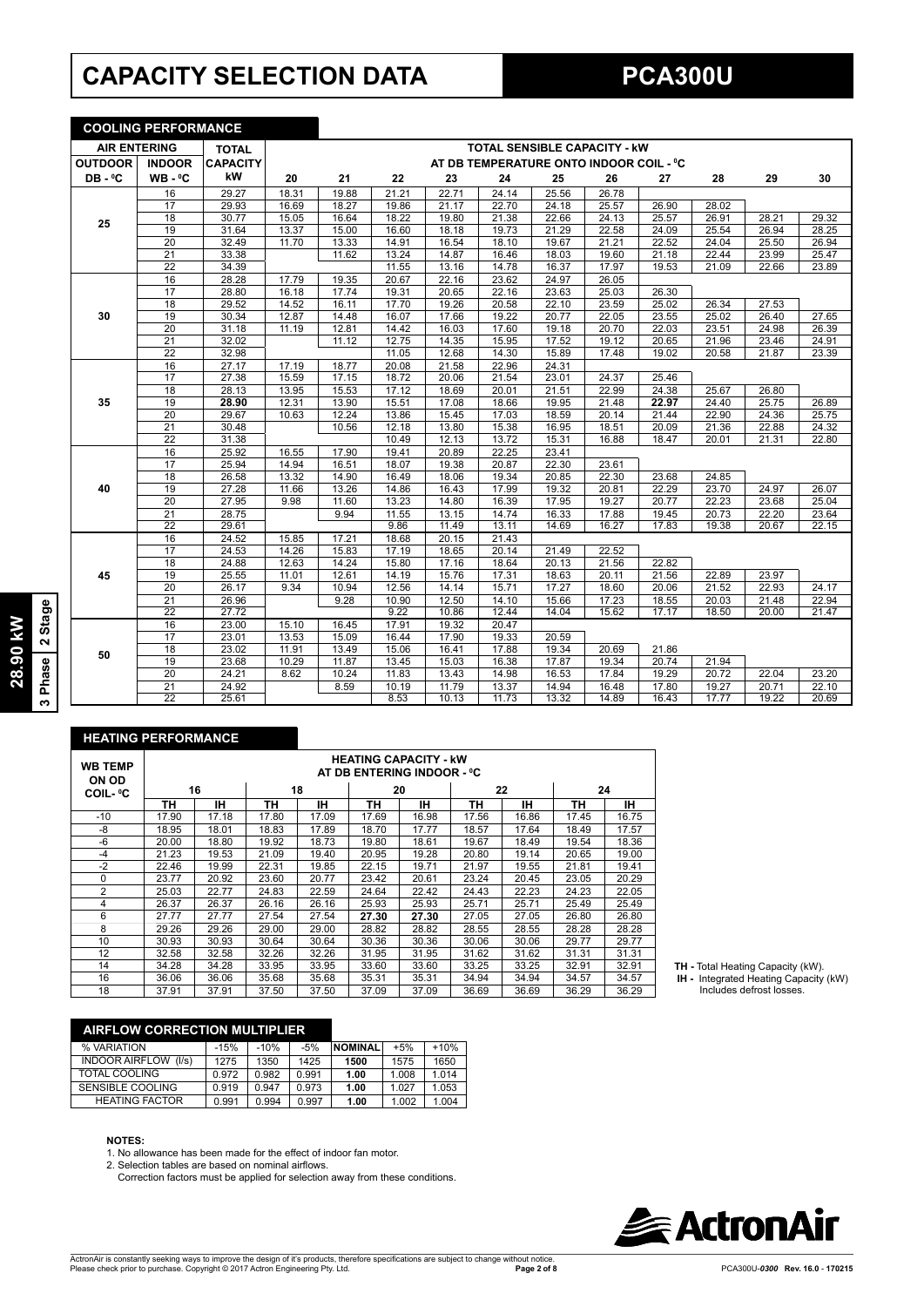# **DIMENSIONS AND FAN CURVE**

**PCA300U**









ActronAir is constantly seeking ways to improve the design of it's products, therefore specifications are subject to change without notice.<br>Please check prior to purchase. Copyright © 2017 Actron Engineering Pty. Ltd.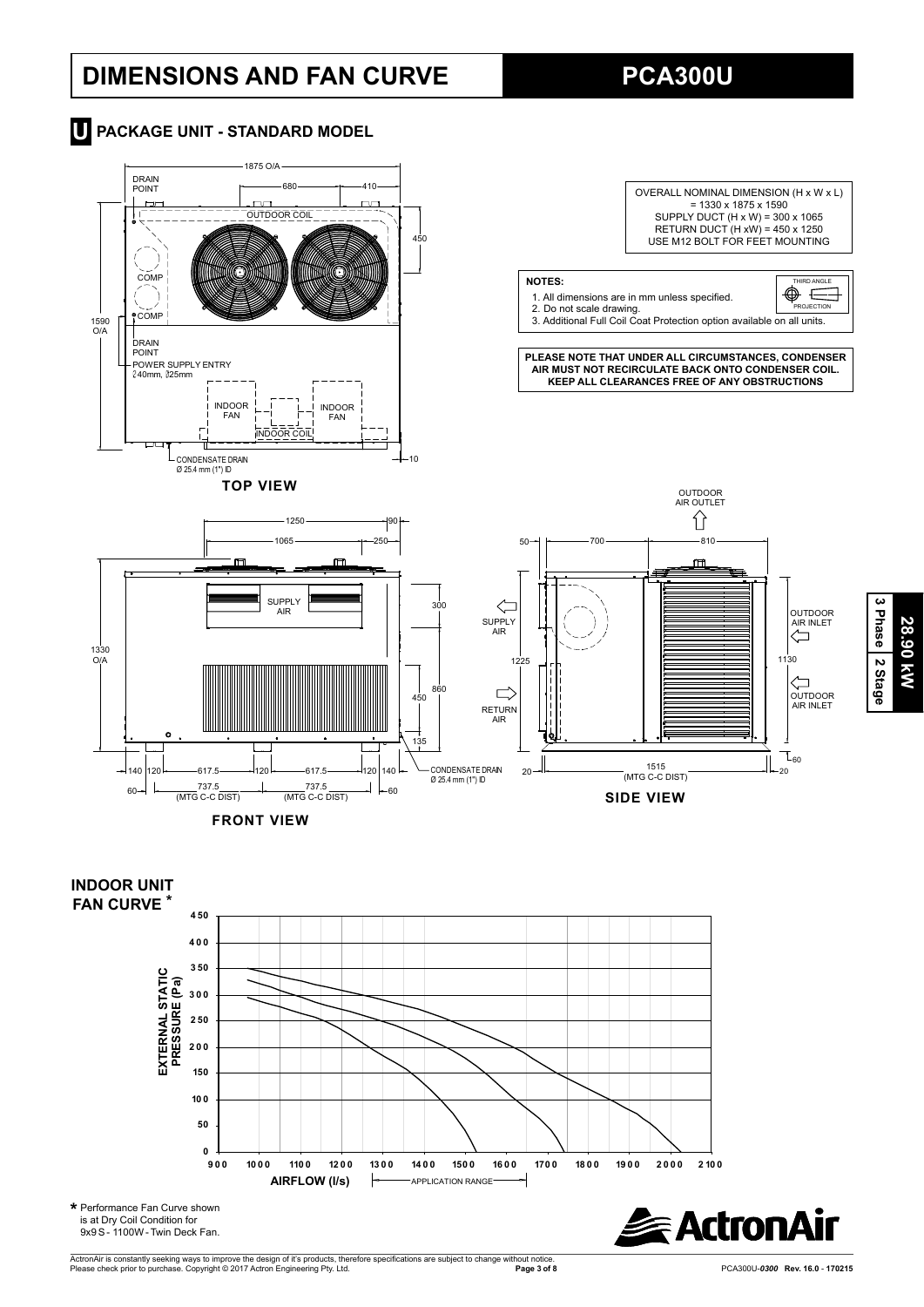## **Outdoor Radiated**

## **Sound Power**

| Level (SWL) |  |
|-------------|--|
|-------------|--|

| Fan Speed | Sound Power Level<br>dB(A) | Octave Band Centre Frequency (Hz), dB |      |      |      |      |      |      |  |
|-----------|----------------------------|---------------------------------------|------|------|------|------|------|------|--|
|           |                            | 125                                   | 250  | 500  | 1k   | 2k   | 4k   | 8k   |  |
| LOW       | 73.9                       | 72.6                                  | 72.0 | 70.7 | 69.6 | 65.4 | 62.2 | 59.8 |  |
| High      | 77.9                       | 76.3                                  | 76.1 | 74.5 | 73.7 | 69.4 | 66.1 | 63.9 |  |

## **Indoor Outlet**

## **Sound Power**

**Level (SWL)**

| Airflow Setting | Airflow<br>Li/s | Sound<br>Power Level | Octave Band Centre Frequency (Hz), dB |      |      |      |      |      |      |  |  |
|-----------------|-----------------|----------------------|---------------------------------------|------|------|------|------|------|------|--|--|
|                 |                 | dB(A)                | 125                                   | 250  | 500  | 1k   | 2k   | 4k   | 8k   |  |  |
| Nominal         | 1500            | 78.0                 | 76.3                                  | 77.2 | 75.1 | 72.8 | 70.2 | 66.2 | 61.3 |  |  |







## **NOTES:**

- 1. Radiated sound power levels are based on ISO 3743-2.
- 2. Outlet sound power levels are based on ISO 13347-2.

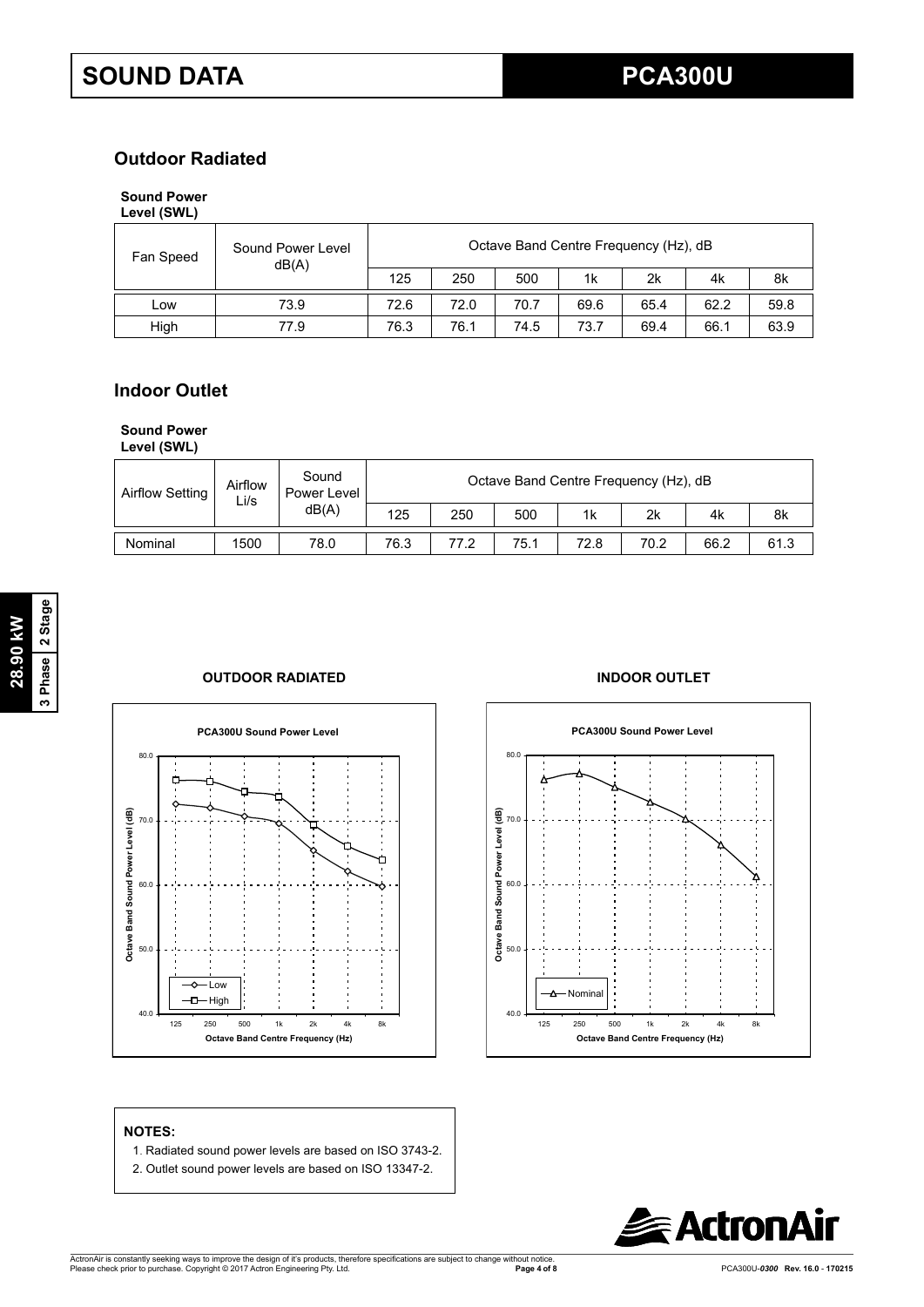# **SPECIFICATIONS**

# **PCA300U**

|                                                                                                                                              |                                                  |                                                                                                                                                                                                   | <b>COMPRESSOR</b>                                      |              |                                |                                                                                                                                                  |                                                                                              |  |
|----------------------------------------------------------------------------------------------------------------------------------------------|--------------------------------------------------|---------------------------------------------------------------------------------------------------------------------------------------------------------------------------------------------------|--------------------------------------------------------|--------------|--------------------------------|--------------------------------------------------------------------------------------------------------------------------------------------------|----------------------------------------------------------------------------------------------|--|
| <b>CONSTRUCTION</b>                                                                                                                          |                                                  |                                                                                                                                                                                                   |                                                        |              |                                |                                                                                                                                                  |                                                                                              |  |
| <b>CABINET BASE</b>                                                                                                                          | 1.6 mm Galvanized Steel                          | NUMBER PER UNIT x TYPE<br>2 x Scroll (Hermetic)<br>FULL LOAD AMPS<br>17.2                                                                                                                         |                                                        |              |                                |                                                                                                                                                  |                                                                                              |  |
| <b>CABINET TOP AND SIDES</b>                                                                                                                 | 0.9 - 1.2 mm ZA & Galv. Steel                    |                                                                                                                                                                                                   | <b>LOCKED ROTOR AMPS</b>                               |              |                                | 51.5                                                                                                                                             |                                                                                              |  |
| <b>SURFACE FINISH</b>                                                                                                                        | 65 microns<br><b>Baked Polyester Powder Coat</b> | <b>STARTING METHOD</b>                                                                                                                                                                            |                                                        |              | D.O.L. (optional soft starter) |                                                                                                                                                  |                                                                                              |  |
| <b>INSULATION</b>                                                                                                                            |                                                  |                                                                                                                                                                                                   |                                                        |              |                                |                                                                                                                                                  |                                                                                              |  |
|                                                                                                                                              | 10 mm Foil Faced Polyethylene                    |                                                                                                                                                                                                   | <b>REFRIGERATION SYSTEM</b><br><b>REFRIGERANT TYPE</b> |              |                                | <b>R-410A</b>                                                                                                                                    |                                                                                              |  |
| <b>TYPE</b>                                                                                                                                  | 20 mm Expanded Polystyrene                       |                                                                                                                                                                                                   | <b>EXPANSION CONTROL</b>                               |              |                                | <b>Direct Expansion Orifice</b>                                                                                                                  |                                                                                              |  |
| <b>SOUND LEVEL * dB(A)</b>                                                                                                                   |                                                  |                                                                                                                                                                                                   | FACTORY CHARGE (grams)                                 |              |                                |                                                                                                                                                  | 4,525 per stage (per compressor)                                                             |  |
| SOUND PRESS. - Low / High                                                                                                                    | 56.9 / 60.9 @ 3m Distance                        |                                                                                                                                                                                                   | <b>FILTER DRIER</b>                                    |              |                                |                                                                                                                                                  |                                                                                              |  |
| SOUND POWER LEVEL - Low / High                                                                                                               | 73.9 / 77.9                                      |                                                                                                                                                                                                   | CONNECTION SIZE & TYPE                                 |              |                                |                                                                                                                                                  | 9.52 mm (3/8") ODF Soldered Bi-Flow                                                          |  |
| * Sound data are based on outdoor fan's manufacturer sound level data.                                                                       |                                                  |                                                                                                                                                                                                   | FACTORY SUPPLIED / FITTED                              |              |                                | <b>No</b>                                                                                                                                        |                                                                                              |  |
|                                                                                                                                              |                                                  |                                                                                                                                                                                                   |                                                        |              |                                | See Installation Section for complete Filter Drier specifications.                                                                               |                                                                                              |  |
| <b>ELECTRICAL</b>                                                                                                                            |                                                  |                                                                                                                                                                                                   |                                                        |              |                                |                                                                                                                                                  |                                                                                              |  |
| POWER SUPPLY - 50 Hz                                                                                                                         | 400 Volts x 3 Phase + Neutral                    |                                                                                                                                                                                                   | <b>PROTECTION DEVICES</b>                              |              |                                |                                                                                                                                                  |                                                                                              |  |
| VOLTAGE RANGE (min - max)<br>FULL LOAD AMPS * - Phase 1                                                                                      | 380V - 440V                                      |                                                                                                                                                                                                   | <b>HIGH PRESSURE CUTOUT SWITCH</b>                     |              |                                |                                                                                                                                                  | Nonadjustable (Automatic Reset)                                                              |  |
|                                                                                                                                              | 27.1                                             |                                                                                                                                                                                                   | LOW PRESSURE CUTOUT SWITCH                             |              |                                |                                                                                                                                                  | Nonadjustable (Automatic Reset)                                                              |  |
| FULL LOAD AMPS * - Phase 2 & 3                                                                                                               | 16.8 & 17.6                                      |                                                                                                                                                                                                   | COMPRESSOR MOTOR TEMP.                                 |              |                                | Internal Thermal Cut-Out                                                                                                                         |                                                                                              |  |
| RATED LOAD AMPS**<br>APPROX. STARTING AMPS                                                                                                   | 20.1<br>51.5                                     |                                                                                                                                                                                                   | <b>INDOOR FAN OVERLOAD</b>                             |              |                                | Internal Thermal Cut-Out                                                                                                                         |                                                                                              |  |
| <b>IP RATING</b>                                                                                                                             | <b>IP44</b>                                      |                                                                                                                                                                                                   | OUTDOOR FAN OVERLOAD<br>SUMP HEATER WATTS              |              |                                | Internal Thermal Cut-Out                                                                                                                         | 2 x 30 W during Comp. Off Cycle                                                              |  |
| IMPORTANT - The local electricity authority may require limits on starting current and                                                       |                                                  |                                                                                                                                                                                                   |                                                        |              |                                |                                                                                                                                                  |                                                                                              |  |
| voltage drop, please check prior to purchase.                                                                                                |                                                  |                                                                                                                                                                                                   | <b>ELECTRIC CONTROLS</b>                               |              |                                |                                                                                                                                                  |                                                                                              |  |
| * Full Load Amps are based on compressor and fan motor's maximum expected current.                                                           |                                                  |                                                                                                                                                                                                   | <b>DEFROST METHOD</b>                                  |              |                                | Reverse Cycle                                                                                                                                    |                                                                                              |  |
| ** Rated Load Amps are measured and tested in accordance with AS/NZS3823.1.2.                                                                |                                                  | <b>DEFROST TYPE</b>                                                                                                                                                                               |                                                        |              |                                | <b>Adaptive Demand Defrost</b>                                                                                                                   |                                                                                              |  |
| <b>CABLE SIZE &amp; CIRCUIT BREAKER SIZE</b>                                                                                                 |                                                  |                                                                                                                                                                                                   | CONTROL CIRCUIT BREAKER                                |              |                                | 16.0 Amps<br>2 Core 14 / 0.20 Screened Cable                                                                                                     |                                                                                              |  |
| Suggested minimum cable size should be used as a guide only, refer to AS/NZS 3000<br>"Australian/New Zealand Wiring Rules" for more details. |                                                  |                                                                                                                                                                                                   | <b>CONTROL FIELD WIRING</b>                            |              |                                |                                                                                                                                                  |                                                                                              |  |
| CABLE SIZE (MAIN LINE)                                                                                                                       | 6.0mm <sup>2</sup> (SUGGESTED MINIMUM)           |                                                                                                                                                                                                   | OPERATING RANGE                                        |              |                                |                                                                                                                                                  |                                                                                              |  |
| CIRCUIT BREAKER SIZE - AMPS                                                                                                                  | 32.0                                             |                                                                                                                                                                                                   |                                                        |              |                                | recommended range of operating conditions as shown below.                                                                                        | It is essential that the unit is correctly sized for the application and operates within its |  |
| <b>OUTDOOR COIL</b>                                                                                                                          |                                                  |                                                                                                                                                                                                   |                                                        |              |                                | <b>INDOOR</b>                                                                                                                                    | <b>OUTDOOR</b>                                                                               |  |
| <b>TUBE TYPE</b>                                                                                                                             | Copper - Rifle Bore                              | <b>MODE</b>                                                                                                                                                                                       |                                                        | <b>RANGE</b> |                                | <b>AIR INTAKE</b><br><b>TEMPERATURE</b>                                                                                                          | <b>AIR INTAKE</b><br><b>TEMPERATURE</b>                                                      |  |
| <b>FIN TYPE</b>                                                                                                                              | Aluminium - Wave                                 |                                                                                                                                                                                                   |                                                        | Max.         | 30°C DB / 22°C WB              |                                                                                                                                                  | 50°C DB                                                                                      |  |
| FACE AREA (m sqr)                                                                                                                            | 2.51                                             | Cooling                                                                                                                                                                                           |                                                        | Min.         |                                | 20°C DB / 16°C WB                                                                                                                                | 15°C DB                                                                                      |  |
| FIN SPACING (per m)                                                                                                                          | 630                                              |                                                                                                                                                                                                   |                                                        | Max.         | 24°C DB                        |                                                                                                                                                  | 19.5°C DB / 18°C WB                                                                          |  |
| COIL COATING                                                                                                                                 | Blue Epoxy Coat Coil Fin Protection              | Heating                                                                                                                                                                                           |                                                        | Min.         |                                | 16°C DB                                                                                                                                          | $-10^{\circ}$ C WB                                                                           |  |
| <b>ROWS</b>                                                                                                                                  | ---                                              |                                                                                                                                                                                                   |                                                        |              |                                | IMPORTANT - For low ambient cooling use option S. Lower ambient available<br>on request. Contact your nearest ActronAir office for more details. |                                                                                              |  |
| <b>OUTDOOR FAN</b>                                                                                                                           |                                                  |                                                                                                                                                                                                   |                                                        | Max.         |                                | 29°C DB / 19°C WB                                                                                                                                | 50°C DB                                                                                      |  |
| NUMBER OF FANS x TYPE                                                                                                                        | 2 x Axial                                        | LOW                                                                                                                                                                                               | Option S                                               | Min.         |                                | 20°C DB / 15°C WB                                                                                                                                | 5°C DB                                                                                       |  |
| NUMBER OF BLADES PER FAN                                                                                                                     | 4                                                | Ambient<br>Cooling                                                                                                                                                                                | On                                                     | Max.         |                                | 29°C DB / 19°C WB                                                                                                                                | 50°C DB                                                                                      |  |
| DIAMETER (mm)                                                                                                                                | 560                                              |                                                                                                                                                                                                   | Request                                                | Min.         |                                | 20°C DB / 15°C WB                                                                                                                                | -5°C DB                                                                                      |  |
| <b>OUTPUT KW</b>                                                                                                                             | 0.37                                             |                                                                                                                                                                                                   |                                                        |              |                                |                                                                                                                                                  |                                                                                              |  |
| <b>MOTOR TYPE / DRIVE TYPE</b>                                                                                                               | 6 Pole External Rotor / Direct Drive             |                                                                                                                                                                                                   | <b>AIR FILTERS</b>                                     |              |                                |                                                                                                                                                  |                                                                                              |  |
| FAN SPEED CONTROL                                                                                                                            | 2 Speed via Capacitor                            |                                                                                                                                                                                                   |                                                        |              |                                |                                                                                                                                                  | All return air including fresh air must have adequate filters supplied and fitted by the     |  |
| The standard type outdoor fans fitted to this unit will accept up to 5Pa                                                                     |                                                  | installing contractor. Filters must be located in accessible location between the<br>return air grille and the unit.-<br>ActronAir® does not supply or make any provisions for return air filter. |                                                        |              |                                |                                                                                                                                                  |                                                                                              |  |
| of external static resistance.                                                                                                               |                                                  |                                                                                                                                                                                                   |                                                        |              |                                |                                                                                                                                                  |                                                                                              |  |
| <b>INDOOR COIL</b>                                                                                                                           |                                                  |                                                                                                                                                                                                   |                                                        |              |                                |                                                                                                                                                  |                                                                                              |  |
| <b>TUBE TYPE</b>                                                                                                                             | Copper - Rifle Bore                              |                                                                                                                                                                                                   |                                                        |              |                                |                                                                                                                                                  |                                                                                              |  |
| <b>FIN TYPE</b>                                                                                                                              | Aluminium - Louvre                               |                                                                                                                                                                                                   |                                                        |              |                                |                                                                                                                                                  |                                                                                              |  |
| FACE ARE (m sqr)                                                                                                                             | 0.65                                             |                                                                                                                                                                                                   |                                                        |              |                                |                                                                                                                                                  |                                                                                              |  |
| FIN SPACING (per m)                                                                                                                          | 472                                              |                                                                                                                                                                                                   |                                                        |              |                                |                                                                                                                                                  |                                                                                              |  |
| COIL COATING                                                                                                                                 | Blue Epoxy Coat Coil Fin Protection              |                                                                                                                                                                                                   |                                                        |              |                                |                                                                                                                                                  |                                                                                              |  |
| <b>ROWS</b>                                                                                                                                  | ---                                              |                                                                                                                                                                                                   |                                                        |              |                                |                                                                                                                                                  |                                                                                              |  |
| <b>INDOOR FAN</b>                                                                                                                            |                                                  |                                                                                                                                                                                                   |                                                        |              |                                |                                                                                                                                                  |                                                                                              |  |
| NUMBER OF FANS x TYPE                                                                                                                        | 1 x Twin Deck Centrifugal Fan                    |                                                                                                                                                                                                   |                                                        |              |                                |                                                                                                                                                  |                                                                                              |  |
| DIAMETER / WIDTH (mm)                                                                                                                        | 270 x 270                                        |                                                                                                                                                                                                   |                                                        |              |                                |                                                                                                                                                  |                                                                                              |  |
| <b>OUTPUT KW / INPUT KW</b>                                                                                                                  | 1.10 / 1.20                                      |                                                                                                                                                                                                   |                                                        |              |                                |                                                                                                                                                  |                                                                                              |  |
| MOTOR TYPE / DRIVE TYPE                                                                                                                      | 3 Speed 4 Pole / Direct                          |                                                                                                                                                                                                   |                                                        |              |                                |                                                                                                                                                  |                                                                                              |  |

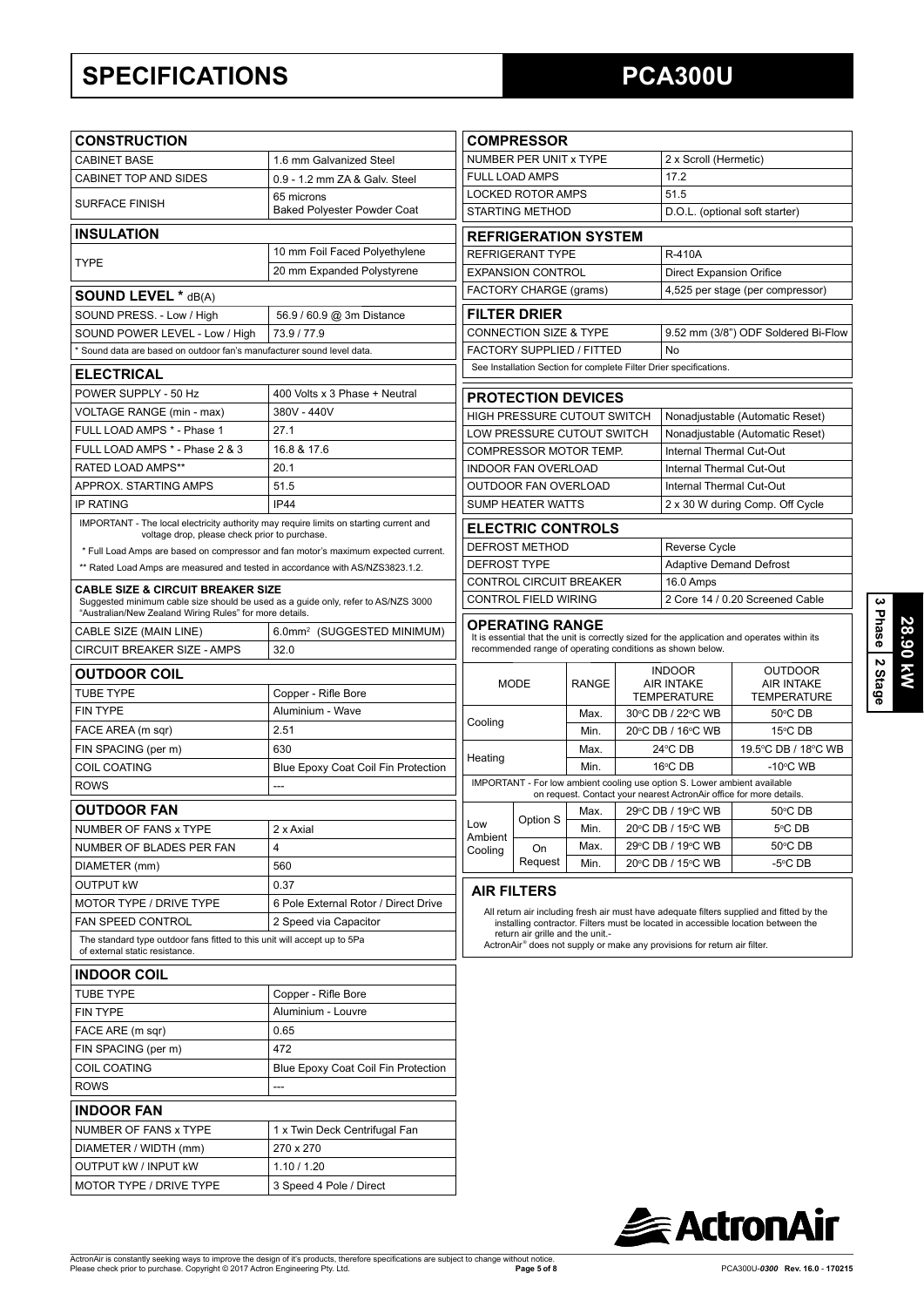

## **WIRING DIAGRAM**

# **PCA300U**

ActronAir is constantly seeking ways to improve the design of it's products, therefore specifications are subject to change without notice.<br>Please check prior to purchase. Copyright © 2017 Actron Engineering Pty. Ltd.

3 Phase 2 Stage **3 Phase 2 Stage** 28.90 kW **28.90 kW**